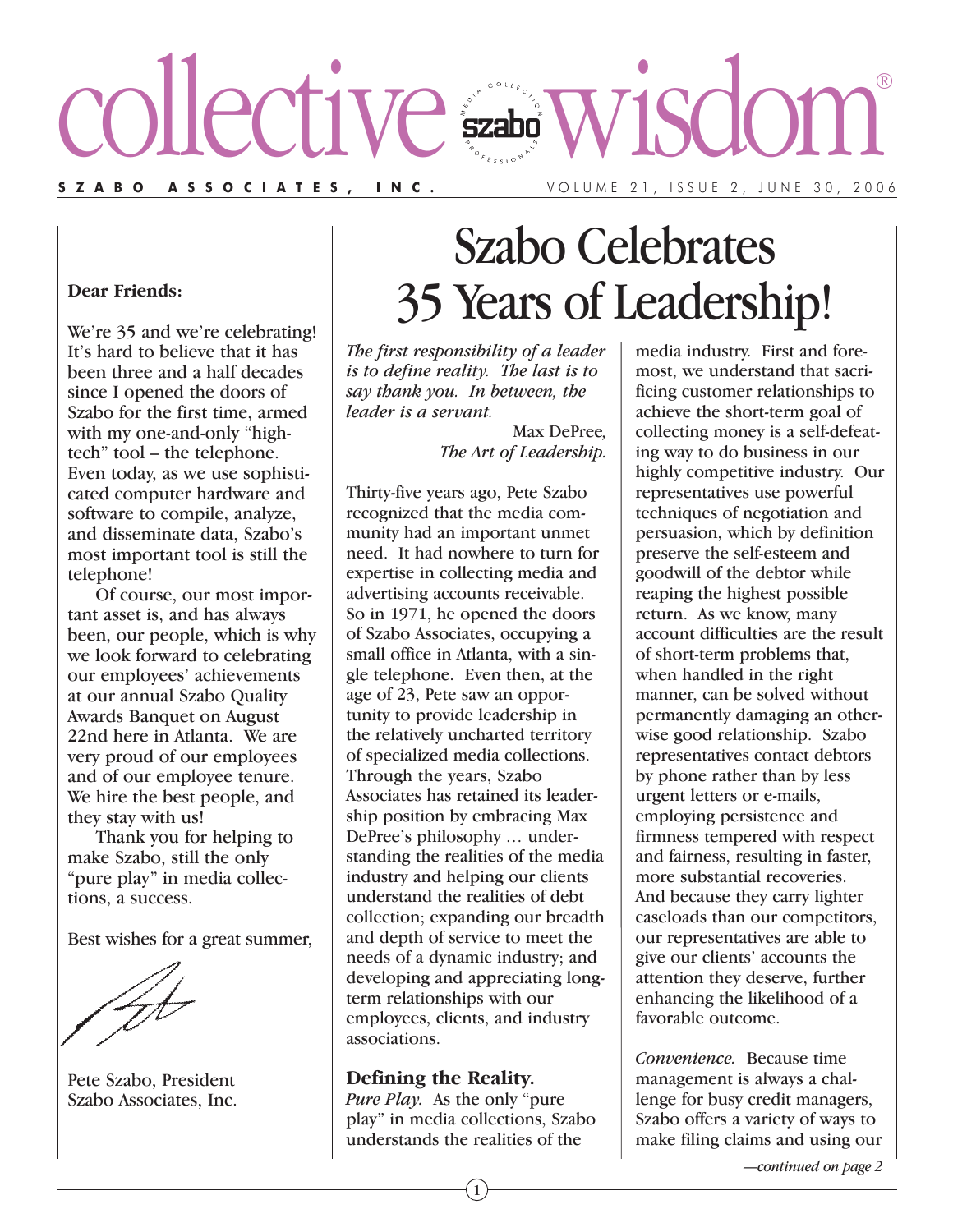## *Szabo Celebrates—*

*—continued from page 1*

services easy and convenient. We have a longer history with computers than anyone else in the industry, dating back to 1979, and we have retained all of our clients' valuable information since that time. Later, in 1997, Szabo went on-line, offering an additional secure and convenient method for filing claims and accessing information. Of course, many of our clients still prefer to contact us by picking up the phone and talking directly to one of our representatives. Whichever method our clients determine is most convenient, they can be assured that their account will receive our prompt attention.

*Industry News.* Another important part of understanding the reality of the media industry is keeping abreast of events, trends, and court decisions that may portend potential customer risks or changes in industry practices. With our wide range of day-to-day contacts with media firms, from the smallest broadcast stations and newspapers to the largest international networks, we are among the first to hear rumblings of things to come and among the first to obtain substantiating information.

### **Expanding Depth and Breadth of Service.**

In the decades since Szabo began doing business, the media industry has undergone change of a magnitude that few could have ever imagined. Information technology continues to open doors to opportunity while creating new and complex challenges for media properties. As our industry

continues to evolve, Szabo has continued to expand its breadth and depth of services to meet the growing demands of credit and collection managers.

*Specialized Divisions.* Since its inception, Szabo has worked for media clients in every medium, including related entertainment areas such as syndication and production. In 1993, the company reorganized to create specialized divisions for individual media—radio, television, newspaper (plus out-of-home media such as outdoor, transit, and POP), magazine, and cable. As the media industry evolved to include on-line advertising and the numerous other areas of internet services, our collection capabilities and organization have expanded to meet the needs of our clients.

*International Collections.* As our clients have been building global business, Szabo has built global collection skills and experience. Our international collection experts are trained and experienced in dealing with each country's special collection requirements—language, laws, customs, banking and government regulations, and exchange rates. Should legal action become necessary, we can call on proven attorneys and other legal resources with special expertise in foreign legal systems.

*Information Resources.* These days, information comes at us hard and fast. With all that credit and collection managers have to do, it is virtually impossible for them to keep up with every bit of data regarding prospects, customers, and the industry in general. Because up-to-date, accurate information is critical to making wise credit and collection

decisions, Szabo believes that one of its most important valueadded services is the information resources it provides its clients.

Our unique credit information system, DebtorNet®, contains the world's most detailed database of accounts that media and entertainment companies have placed for collection. Our proprietary software can access and analyze information on more than 400,000 agencies and advertisers worldwide, based on our own firsthand experiences. This database has saved our clients millions of dollars a year in potentially lost revenues.

Our Library Resource Center contains a wealth of information that helps our clients stay abreast of industry trends. Industry surveys on such issues as DSO, aging, and bad debt help our clients determine how their companies' risks compare to those of the industry. The Center also contains up-to-date legal information that helps our clients determine risk factors. This includes debtor and creditor rights, advertising agency and advertiser liability, media/advertiser law, and the latest opinions on most areas of conflict. Our in-house paralegals, who are often aware of developments even before they are published, are available to our representatives as questions and issues arise.

*Debtor Bankruptcy.* Szabo has a depth of experience in maneuvering through the complexities of debtor bankruptcy. Our people are regularly involved with creditors' committees and creditors' plans. We have an excellent record of helping our clients protect their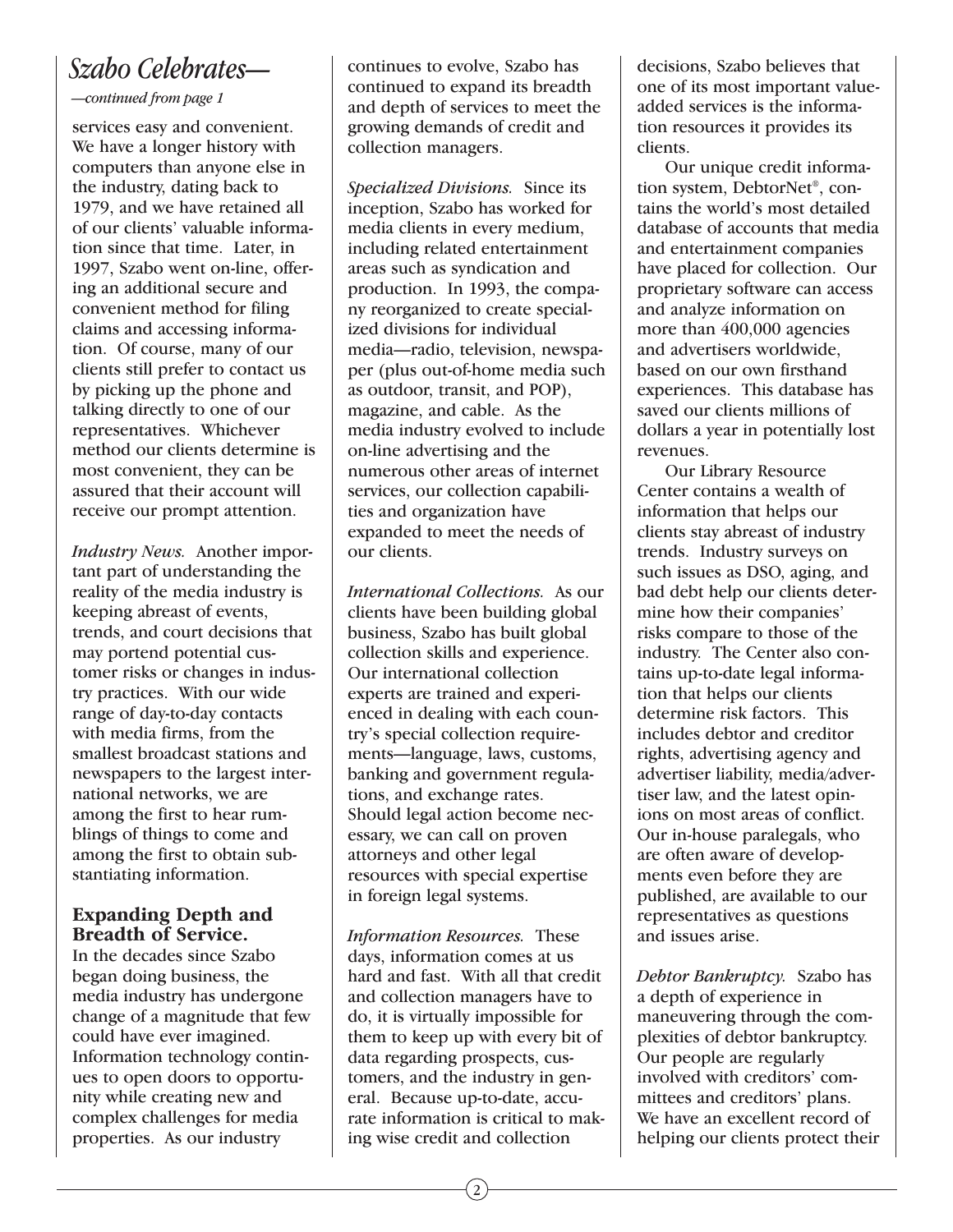rights as creditors, negotiating good settlements in bankruptcy preference actions, and advising clients who are considering issuing credit to Chapter 11 debtors.

*Litigation.* No one really wants to go to court. Only after all of the more attractive options for collecting unpaid receivables are exhausted should a lawsuit be considered. While we do all we can to help our clients avoid the courtroom, we also help them prepare to win should a lawsuit become the best option. Our network of legal resources is unsurpassed among collection services that work for media and related companies. In every corner of the U.S. and in many foreign countries, we call on the services of more than 400 law firms, selected on the basis of two criteria—their knowledge of media collection law and the results they achieve. This network of attorneys, built over years of experience and collaboration, works with us

regularly and gives priority treatment to Szabo clients.

*Reports.* Szabo can also assemble all kinds of specialized, customized reports to provide our clients the exact information they need in the form they need it year-to-dates, comparative reports among their divisions, budget projections for bad debt, placement age and recoveries, historical reports, and more.

*A/R Management Services.* Some of our clients prefer for us to manage all of their Accounts Receivable for them. Others give us just the tough ones. Additionally, we can help with credit-sales coordination, internal policies, procedures, credit investigation, contracts, and other issues.

*Szabo 411.* When our clients just need a little help—perhaps an unusual situation has occurred, or an employee needs some onthe-job help with collection techniques—they can call Szabo for free advice.

3



"I AM WORKING! JUST 45 MINUTES AGO I WAS TOLD HOW IMPORTANT OUR BUSINESS WAS AND THAT OUR PERSONAL CUSTOMER SERVICE REPRESENTATIVE WOULD BE WITH ME SHORTLY."

### **Developing and Maintaining Relationships.**

Over the past 35 years, Szabo's proudest achievements have been the relationships it has built with its employees, with its clients, and with industry associations.

*Our Employees.* We believe that our greatest asset, by far, is our people. While technological innovation has been a great ally for us and for our clients, the fact remains that ours is a personal business. We accomplish what we do with personal conversations between people.

Forty-seven professionals work in Szabo's headquarters in Atlanta. All have been carefully chosen based on the qualities we feel are critical for success self-reliance, self-control, persuasiveness, an ability to deal with people in person and by telephone—as well as other qualities that are more difficult to put into words but that we have come to recognize in highperforming individuals. We provide our employees with a wealth of support, knowledge, and training, enabling them to serve our clients with a level of competence and confidence that is unsurpassed in the industry. As a group, we have gathered invaluable information on techniques for countering excuses, deflecting antagonism, negotiating differences, and clarifying repayment intentions. Our team has the necessary diplomacy and negotiation techniques to collect as well as the sensitivity to protect our clients' valuable relationships.

Forty-one percent of our employees have been with us more than 10 years, and 15 percent have been with us more than 20 years. Regardless of how bizarre or difficult a